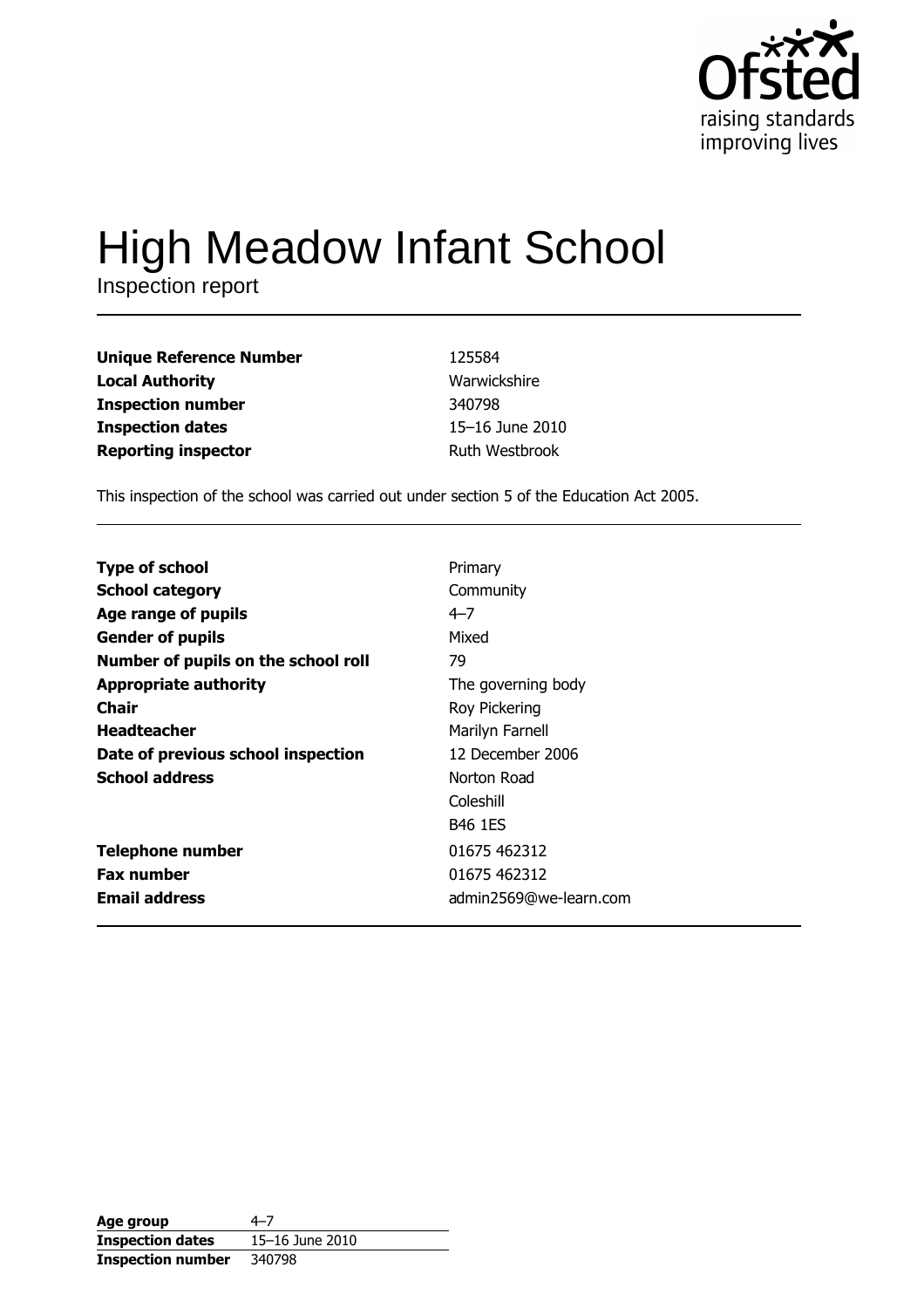The Office for Standards in Education, Children's Services and Skills (Ofsted) regulates and inspects to achieve excellence in the care of children and young people, and in education and skills for learners of all ages. It regulates and inspects childcare and children's social care, and inspects the Children and Family Court Advisory Support Service (Cafcass), schools, colleges, initial teacher training, work-based learning and skills training, adult and community learning, and education and training in prisons and other secure establishments. It rates council children's services, and inspects services for looked after children, safequarding and child protection.

Further copies of this report are obtainable from the school. Under the Education Act 2005, the school must provide a copy of this report free of charge to certain categories of people. A charge not exceeding the full cost of reproduction may be made for any other copies supplied.

If you would like a copy of this document in a different format, such as large print or Braille, please telephone 08456 404045, or email enquiries@ofsted.gov.uk.

You may copy all or parts of this document for non-commercial educational purposes, as long as you give details of the source and date of publication and do not alter the documentation in any way.

Royal Exchange Buildings St Ann's Square Manchester M2 7LA T: 08456 404045 Textphone: 0161 618 8524 E: enquiries@ofsted.gov.uk W: www.ofsted.gov.uk © Crown copyright 2010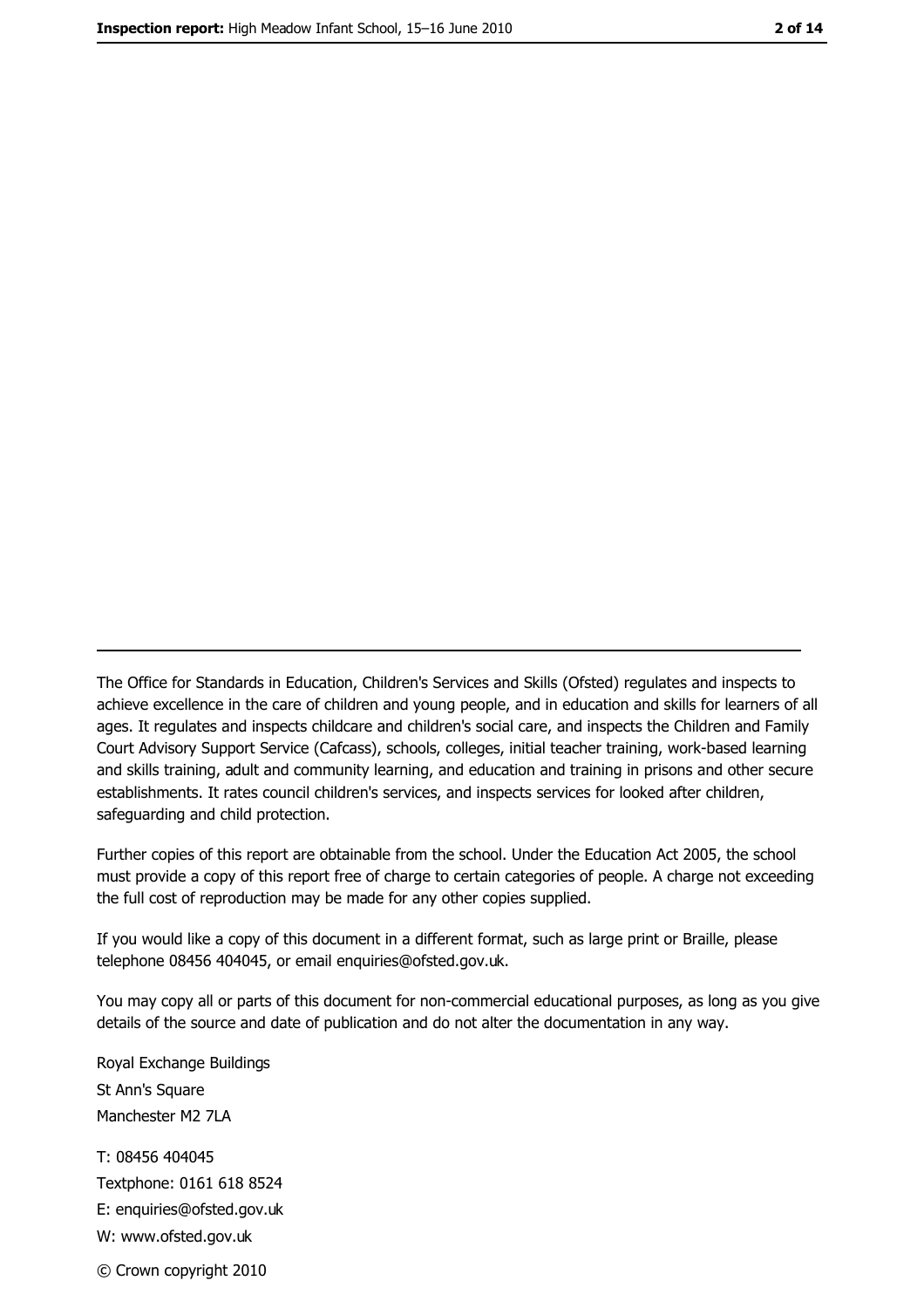# **Introduction**

This inspection was carried out by two additional inspectors. The inspectors visited 8 lessons and observed 3 teachers. Meetings were held with governors, staff, and pupils. There was no formal parents' and carers' meeting, but inspectors spoke informally to a small number of parents and carers at the start of the school day. The inspectors observed the school's work and looked at improvement plans, key policy documents, assessment information, governors' minutes and pupils' work. Safeguarding procedures were also checked. In addition, 49 responses to the parents' and carers' questionnaire were received and analysed, along with questionnaires from staff.

The inspection team reviewed many aspects of the school's work. It looked in detail at the following:

- how effectively assessment is used to plan for different needs in the class, and to  $\blacksquare$ check understanding during lessons
- what is the impact on outcomes for pupils of the school's approach to the  $\blacksquare$ curriculum, which focuses on learning through child-initiated enguiry
- how leaders other than the headteacher contribute to the school's monitoring and  $\blacksquare$ evaluation of its work.

# **Information about the school**

The school is smaller than most infant schools. Children enter the Early Years Foundation Stage into the Reception class. The proportion of pupils known to be eligible for free school meals is below average. Most pupils come from White British families. Almost all speak English as their first language. The proportion of pupils with special educational needs and/or disabilities is below average. Four pupils have dual registration with a neighbouring special school. The school was re-awarded the Eco School Green Flag in 2010 and has Healthy Schools status. The Caterpillar Club Nursery and a beforeand after-school club operate on the same site and are privately managed.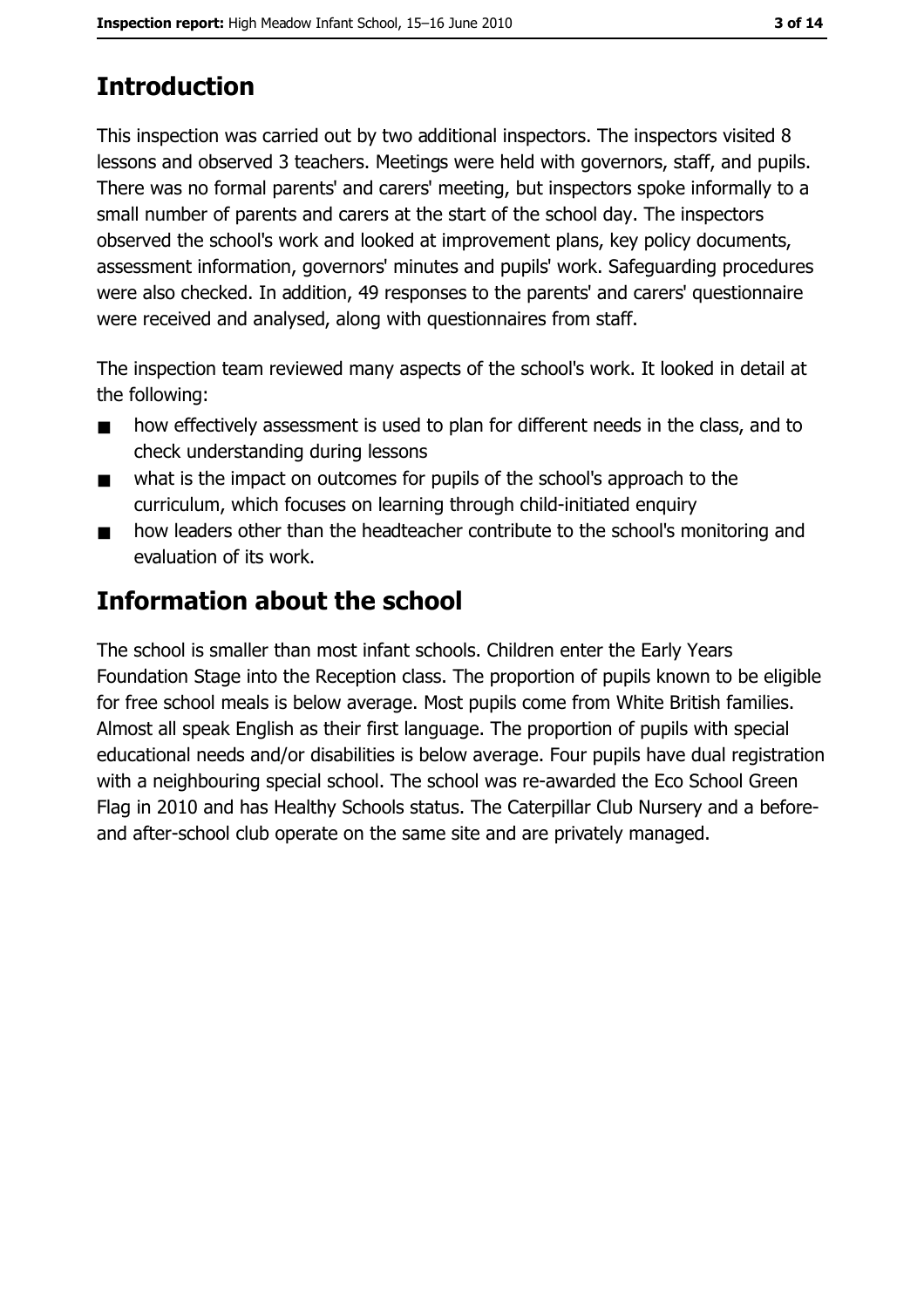# **Inspection judgements**

## Overall effectiveness: how good is the school?

#### The school's capacity for sustained improvement

## **Main findings**

This is an outstanding school. Under the excellent leadership of the headteacher, all staff ensure that provision is of the highest quality and that high expectations are set. As a result, pupils' achievement is outstanding for pupils in both the Early Years Foundation Stage and Key Stage 1. This level of achievement is achieved within a socially inclusive and safe learning environment. That pupils are happy and supported is of the utmost importance to the school. Parents and carers value greatly this combination of high attainment and excellent quality of care and support for individual pupils and families. This comment sums up the views of many shared with the inspection team; 'High Meadow is a superb environment for our children's education. Their attention to detail and the relationships they form with the community and the children's families can only be described as outstanding.'

The school meets fully its aim of ensuring that pupils' high academic performance and excellent personal development and well-being go hand in hand. The curriculum is carefully planned and organised to challenge, stimulate and inspire pupils within a nurturing, happy and healthy environment. Fruitful partnerships with a wide range of providers help this small school to provide a broad and enriched curriculum contributing much to pupils' outstanding spiritual, moral, social and cultural development.

The quality of teaching is outstanding. Relationships between adults and pupils are excellent and promote a supportive yet constructive environment for learning. Teachers plan carefully for the different ability groups within their classes and resources and activities are well matched to the ability groups. The use of assessment is good, but occasionally its use to plan the next steps for an individual pupil does not fully build on the individuals' prior learning, or give enough detail on how to improve his or her work.

Leadership and management at all levels are outstanding. There is no complacency. Although standards are consistently high, there is a striving amongst staff to ensure that the curriculum and teaching methodology are regularly reviewed, so that the emphasis on pupils' enjoyment of their learning is not lost in the pursuit of excellence. For example, the development over the last year of an approach which emphasises child-initiated activity and enguiry within the curriculum has led to improvements in pupils' enjoyment of learning and increased the amount of progress which they make. The commitment to improve, even when standards are high, demonstrates that the school's capacity for improvement is outstanding.

## What does the school need to do to improve further?

Ensure that assessment is used consistently well by teachers, so that all pupils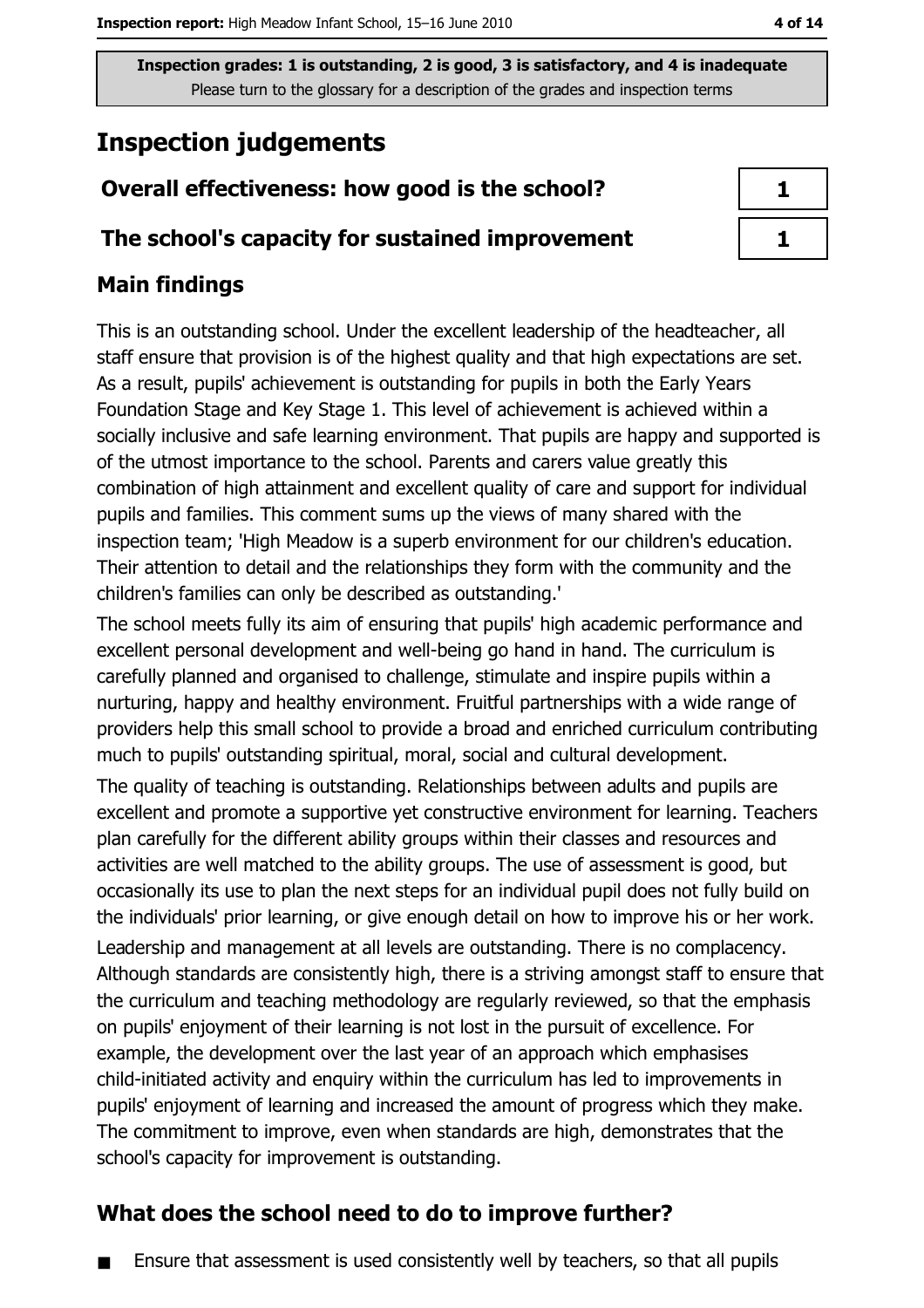reach the highest standards they can by:

- planning particular challenges for individual pupils based on how well they have done previously
- refining strategies for feeding back to pupils so that they know in detail how to improve their work.

#### **Outcomes for individuals and groups of pupils**

Pupils' attainment in reading, writing and mathematics is high. It has been maintained at a high level since the last inspection and there has also been some improvement in reading and mathematics. All groups of pupils attain standards which are well above average. Progress for all pupils is good, from entering the school to the end of Year 2, and for many it is exemplary. Those with special educational needs and/or disabilities make excellent progress, using the additional support where necessary to access the curriculum. Pupils demonstrate high levels of concentration. They settle quickly to their work and are rarely off task. Many work well independently or with the minimum of adult direction. Where choices are involved, the pupils make them sensibly and see a task through to the end. Pupils develop these qualities because they are actively involved in learning and benefit particularly from the school's emphasis on child-initiated enquiry and problem-solving. This was seen in an outstanding Year 2 mathematics lesson, when a lively starter based on numbers on World Cup cards fired enthusiasm for learning. Pupils worked together very well using this information to increase their understanding of quantities.

Pupils have an outstanding understanding of how to keep themselves safe, including when using computers. They say they feel very safe in school and that they get on very well together. The excellent behaviour and attitudes of pupils in lessons contribute significantly to the outstanding quality of learning. The behaviour and attitudes continue when they are at play. There is a keen sense of pupils' enjoyment of all that they do, which pervades the school. All pupils have jobs or roles, which they carry out very responsibly. Whether recycling or digging the garden, they do so with enthusiasm, whilst increasing their understanding of what having the Green Flag Eco Award entails. As one said, 'It helps us not to be so greedy'. Pupils are proud of their achievements and the contribution which they make to the school community. They 'love' the opportunities for visits and to meet those who come to work with them in school. They are 'pleased' to have opportunities for learning about differences, as was clear from Year 2 pupils' responses on their return from a visit to the mosque. Although they are young, pupils have clear opinions on what constitutes a healthy snack and they audit the content of lunches regularly to determine how well the pupils are adopting healthy practices. Pupils are very active at break times, enjoying the opportunity to play together in the school's beautiful grounds. These activities have resulted in the school being granted Healthy Schools status. Attendance levels are consistently high and have improved since the school was last inspected.

 $\mathbf{1}$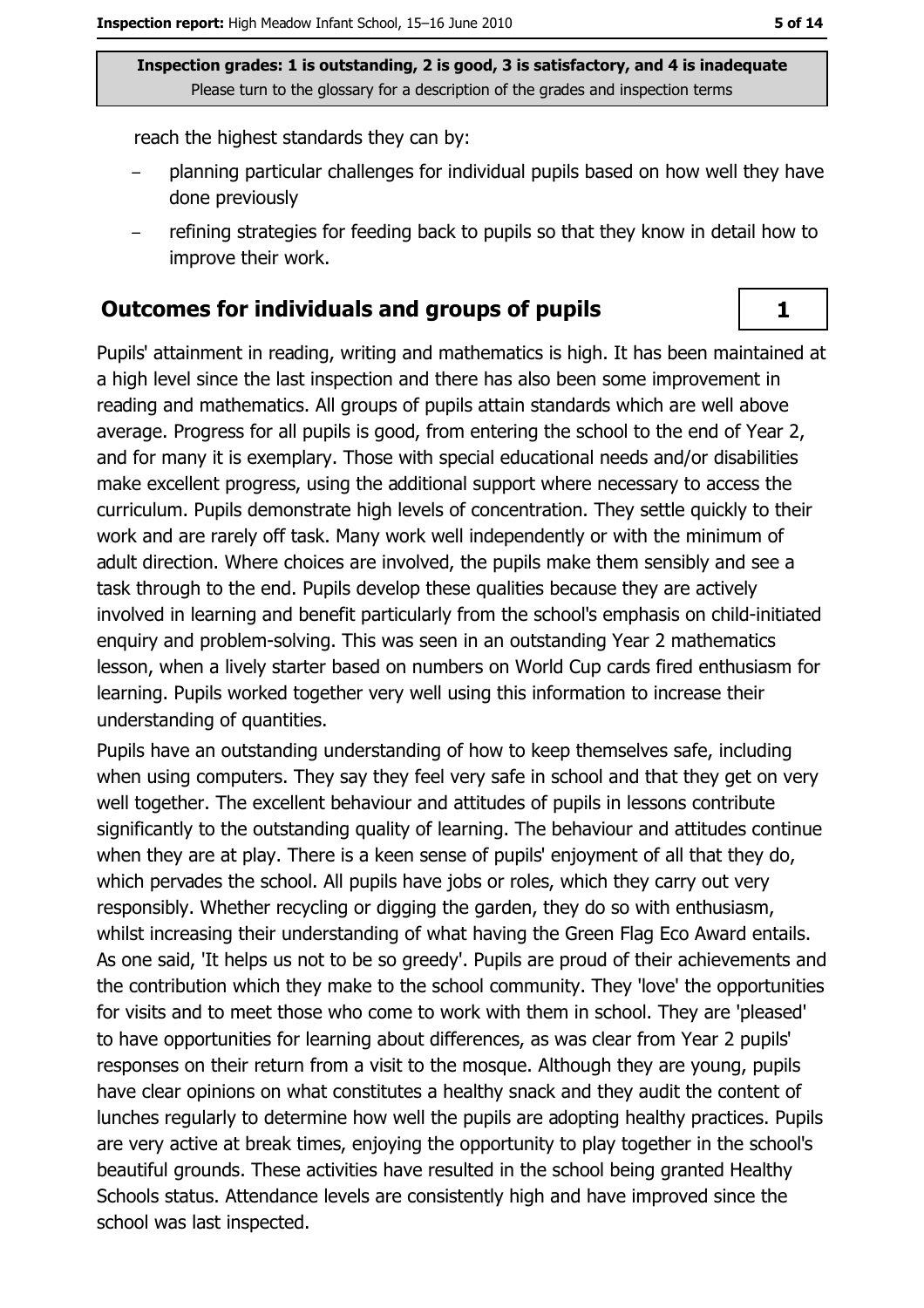These are the grades for pupils' outcomes

| Pupils' achievement and the extent to which they enjoy their learning                                                     |   |
|---------------------------------------------------------------------------------------------------------------------------|---|
| Taking into account:<br>Pupils' attainment <sup>1</sup>                                                                   | 1 |
| The quality of pupils' learning and their progress                                                                        | 1 |
| The quality of learning for pupils with special educational needs and/or<br>disabilities and their progress               | 1 |
| The extent to which pupils feel safe                                                                                      |   |
| <b>Pupils' behaviour</b>                                                                                                  |   |
| The extent to which pupils adopt healthy lifestyles                                                                       |   |
| The extent to which pupils contribute to the school and wider community                                                   |   |
| The extent to which pupils develop workplace and other skills that will<br>contribute to their future economic well-being |   |
| Taking into account:<br>Pupils' attendance <sup>1</sup>                                                                   |   |
| The extent of pupils' spiritual, moral, social and cultural development                                                   |   |

#### How effective is the provision?

All teaching is good and much of it is outstanding. Teachers plan lessons which are stimulating, using a wide variety of styles of learning and resources to support this. Information and communication technology (ICT) is used well to aid learning through both the teacher's use of the interactive board and pupils' use of computers. Classrooms are bright, with attractive displays, and thoughtfully laid out. All adults in classrooms work well together to ensure that pupils' needs are met. The planning for pupils' needs is exemplary in some lessons. Teachers target individuals well, with questions, and check out the individual's level of understanding. The use of assessment is good, because teachers usually plan well to meet the needs of all pupils. Just occasionally, planning does not build sufficiently on individual pupils' capabilities or prior learning with a particular challenge or well-matched activity to enable them to make as much progress as possible. Feedback to pupils on their work is always thorough, but occasionally pupils do not always fully understand the next steps to improve their work. The curriculum is very well planned. The emphasis on learning through enguiry, investigation and problem-solving is now well established and making a significant

The grades for attainment and attendance are: 1 is high; 2 is above average; 3 is broadly average; and 4 is low.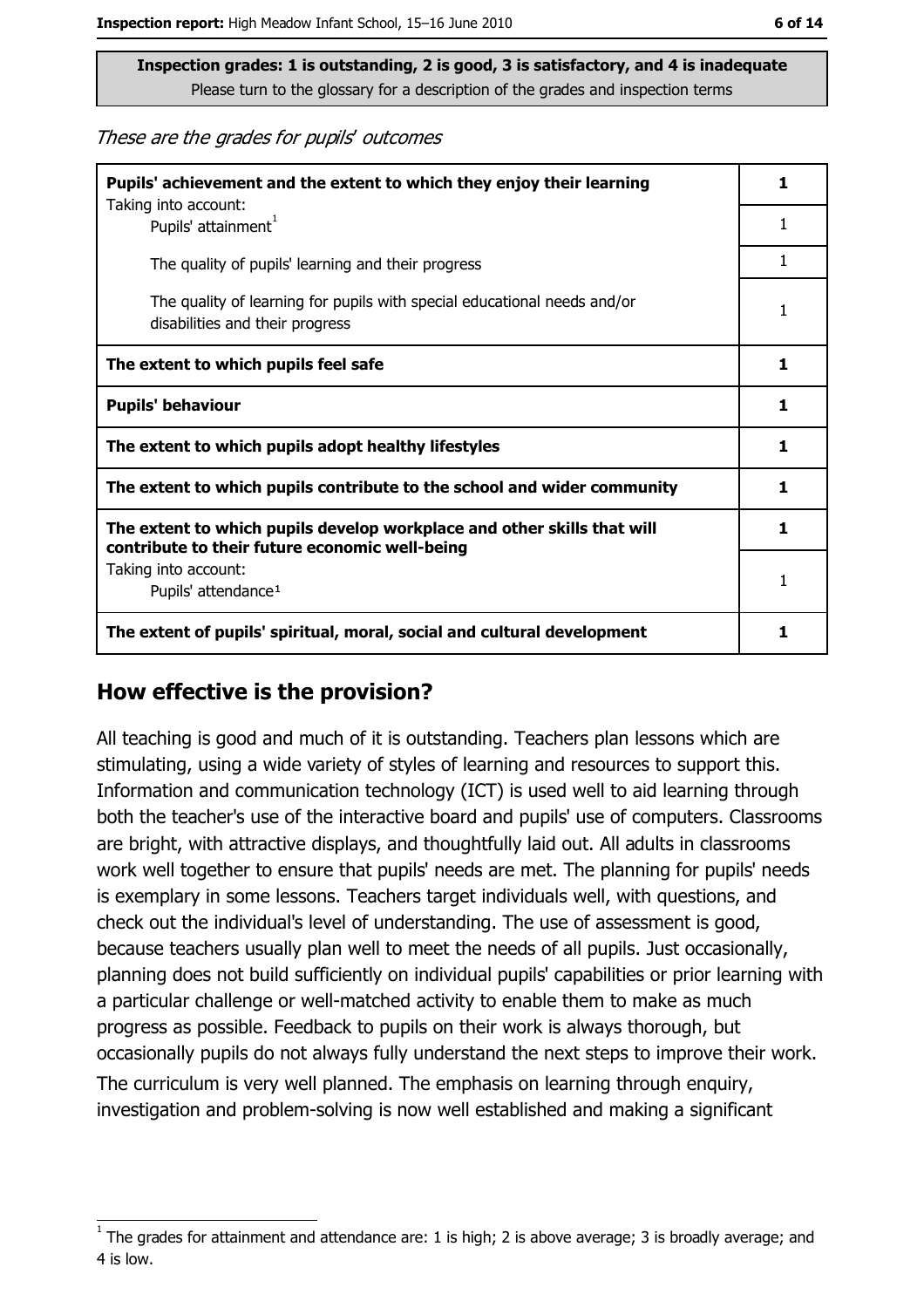contribution to the outstanding outcomes for pupils. Pupils' development of literacy, numeracy and ICT skills is excellent, because they readily apply these skills as tools in their wider learning. For example, pupils write at some length in science and religious education. This use of skills in a variety of subjects equips them extremely well for future stages in their lives.

The progress and well-being of individual pupils are carefully monitored and, at the first sign of underachievement, steps are taken to ensure that their progress is back on track. The needs of pupils with special educational needs and/or disabilities are very clearly identified, with the help of external agencies where necessary. A range of effective strategies are employed to meet these needs. Links with other schools and providers are excellent and ensure that pupils make a smooth transition at times of change.

These are the grades for the quality of provision

| The quality of teaching                                                                                    |  |
|------------------------------------------------------------------------------------------------------------|--|
| Taking into account:<br>The use of assessment to support learning                                          |  |
| The extent to which the curriculum meets pupils' needs, including, where<br>relevant, through partnerships |  |
| The effectiveness of care, guidance and support                                                            |  |

#### How effective are leadership and management?

The headteacher is highly effective in sharing the school's vision with staff, pupils and parents and carers. Her inspirational leadership motivates all members of the school community, so that all are on board in carrying out the school's plans. All members of the school staff and governors are involved in regular, thorough review and evaluation of its work. Standards have been maintained at a consistently high level because very challenging targets are set and progress towards them is carefully checked. When areas for development are identified, effective plans are put in place to improve. Where necessary, considerable adaptations are made to ensure that pupils meet their targets and that all have equal opportunities. The fully inclusive ethos of the school and links with schools and communities from different backgrounds are used positively to tackle discrimination. Through the links, the school reaches beyond this highly cohesive school community effectively to others locally, nationally and internationally, thus promoting good community cohesion. This year, for example, Year 1 pupils have benefited from a joint project with a multicultural school in Birmingham. By working together on a range of activities, pupils have developed a much greater understanding of the lives and culture of those from a very different background. The governing body is a committed group who are fully involved in the work of the school and planning for its future. It is thorough in ensuring that pupils and staff are safe and that all policies are in place. Procedures are rigorous and regularly reviewed. Members of the governing body have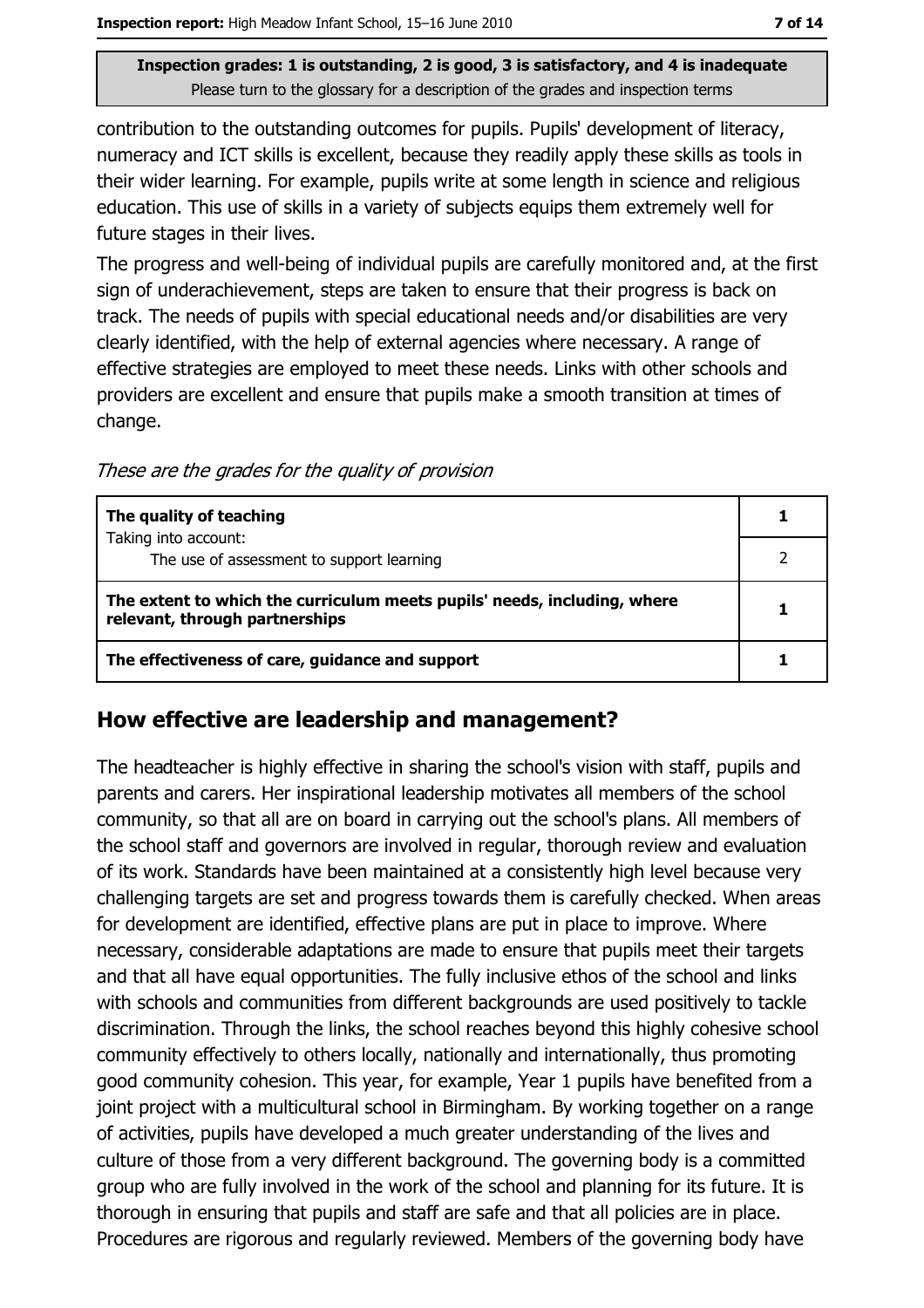worked very closely with the headteacher and administrative staff to develop rigorous procedures for recruiting and vetting staff. Likewise, members of the governing body conduct very regular visits to the school to check the safety of the site.

These are the grades for leadership and management

| The effectiveness of leadership and management in embedding ambition and<br>driving improvement                                                                     | 1                       |
|---------------------------------------------------------------------------------------------------------------------------------------------------------------------|-------------------------|
| Taking into account:<br>The leadership and management of teaching and learning                                                                                      |                         |
| The effectiveness of the governing body in challenging and supporting the<br>school so that weaknesses are tackled decisively and statutory responsibilities<br>met | $\overline{\mathbf{2}}$ |
| The effectiveness of the school's engagement with parents and carers                                                                                                | 1                       |
| The effectiveness of partnerships in promoting learning and well-being                                                                                              | 1                       |
| The effectiveness with which the school promotes equality of opportunity and<br>tackles discrimination                                                              | 1                       |
| The effectiveness of safeguarding procedures                                                                                                                        | $\overline{\mathbf{2}}$ |
| The effectiveness with which the school promotes community cohesion                                                                                                 | $\overline{\mathbf{2}}$ |
| The effectiveness with which the school deploys resources to achieve<br>value for money                                                                             |                         |

## **Early Years Foundation Stage**

Children's attainment on entering the Reception Year is broadly at the expected level for their age. Children are well taught within a very stimulating environment, so that the majority make exceptional progress, including those with special educational needs and/or disabilities. Children move to Year 1 with standards which are well above average. Children make most gains in communication, language and literacy, which is the weakest area on entry. Children are very enthusiastic about their learning and enjoyment levels are high. This was seen when, following a recent visit to the zoo, a group of children dressed as different animals and developed story-lines, creating animal movements, sounds and characters. This was done with minimal support from adults. Many children choose to use writing skills in their play, like they did when playing as the farmer who lists the animals in his cow-shed. There is free access to a pleasant and well-resourced outdoor area, which is well planned to support the themes and topics for learning. Assessments are carried out regularly and thoroughly and information is shared well with parents and carers. The information is used well to ensure coverage of all areas of learning for the different groups of children, but, occasionally, lesson planning does not use the information to focus on the next steps for a particular child. The school's work with the pre-school setting is extremely effective. Excellent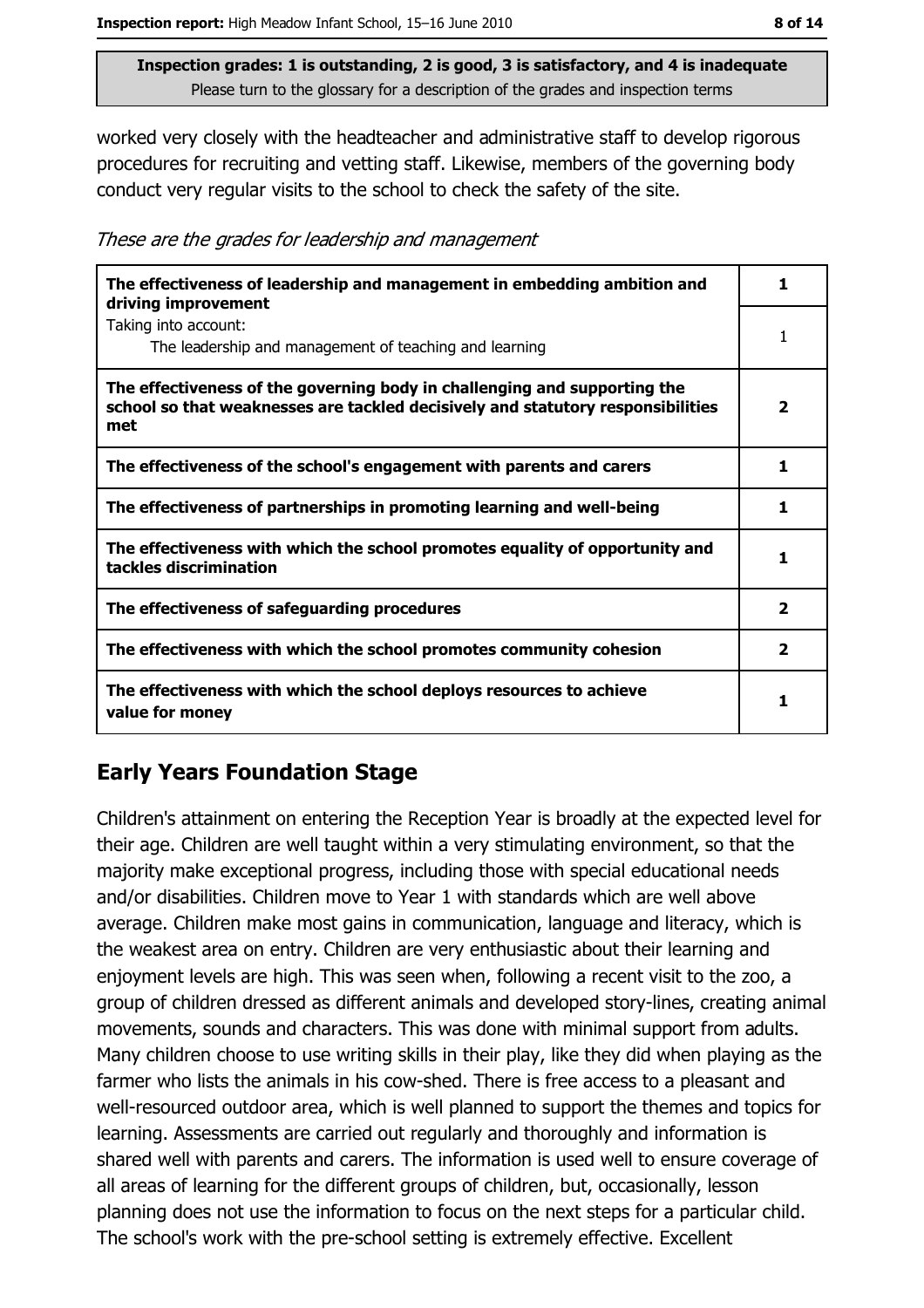Inspection report: High Meadow Infant School, 15-16 June 2010

Inspection grades: 1 is outstanding, 2 is good, 3 is satisfactory, and 4 is inadequate Please turn to the glossary for a description of the grades and inspection terms

arrangements are in place within the Early Years Foundation Stage to ensure that children are safe and well cared for. Relationships with parents and carers are strong. Parents and carers speak highly of the provision. As one parent/carer said, 'Each morning he is greeted with a smile. They obviously value all their pupils as individuals. I leave him each day knowing he is in the best possible hands.' The leadership of the Early Years Foundation Stage has a very clear view of its effectiveness and it is included fully in the whole school's planning and review.

These are the grades for the Early Years Foundation Stage

| <b>Overall effectiveness of the Early Years Foundation Stage</b><br>Taking into account:     |  |
|----------------------------------------------------------------------------------------------|--|
| Outcomes for children in the Early Years Foundation Stage                                    |  |
| The quality of provision in the Early Years Foundation Stage                                 |  |
| The effectiveness of leadership and management of the Early Years<br><b>Foundation Stage</b> |  |

## **Views of parents and carers**

The response to the parents' and carers' questionnaire was higher than usual and the overwhelming majority were entirely positive in their responses. This comment is typical, reflecting the high level of satisfaction: 'An excellent school, providing a nurturing, stimulating beginning to my child's education.'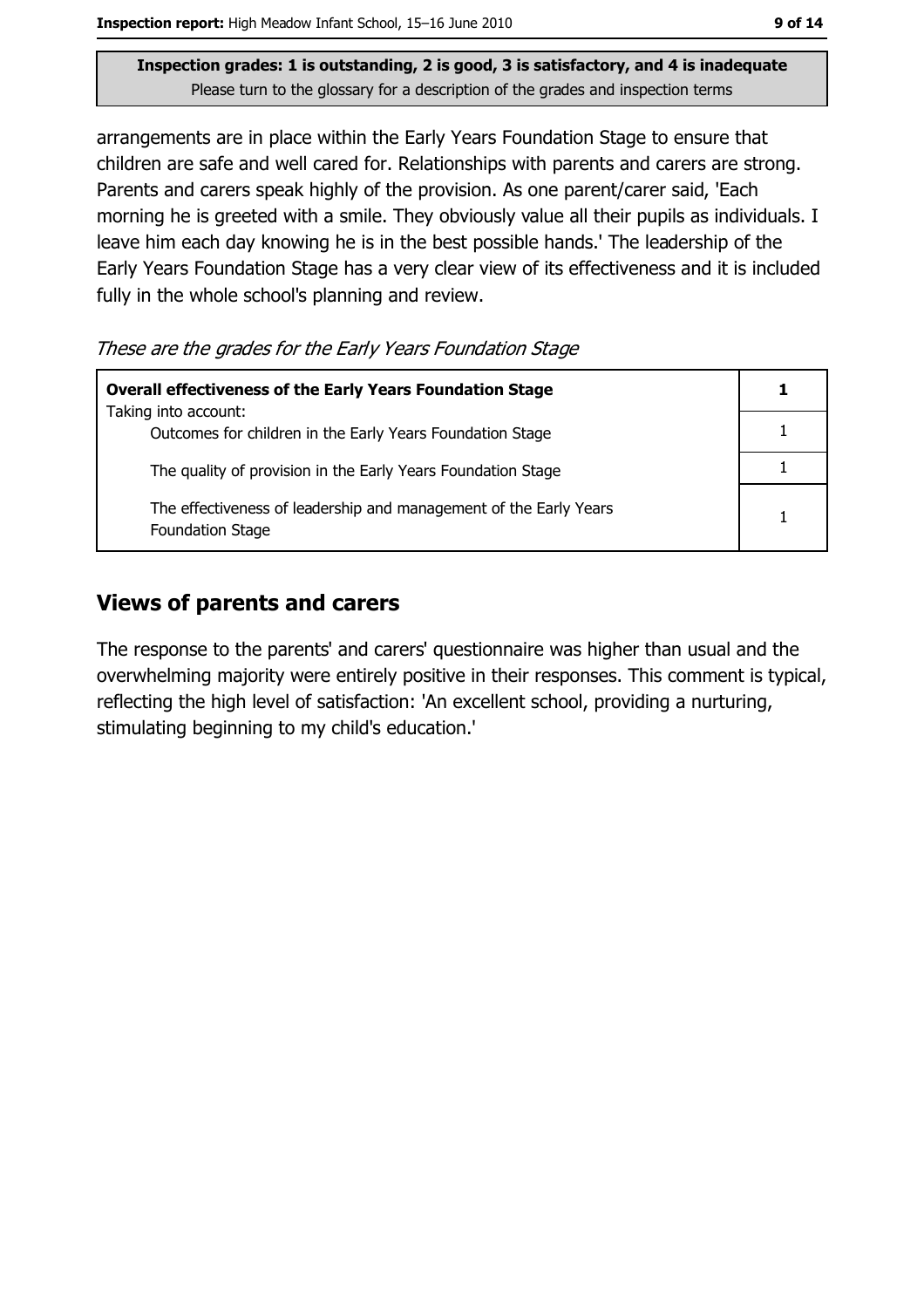## Responses from parents and carers to Ofsted's questionnaire

Ofsted invited all the registered parents and carers of pupils registered at High Meadow Infant School to complete a questionnaire about their views of the school.

In the questionnaire, parents and carers were asked to record how strongly they agreed with 13 statements about the school. The inspection team received 49 completed questionnaires by the end of the on-site inspection. In total, there are 79 pupils registered at the school.

| <b>Statements</b>                                                                                                                                                                                                                                       | <b>Strongly</b><br><b>Agree</b> |               | <b>Agree</b>   |               |                | <b>Disagree</b> |              | <b>Strongly</b><br>disagree |  |
|---------------------------------------------------------------------------------------------------------------------------------------------------------------------------------------------------------------------------------------------------------|---------------------------------|---------------|----------------|---------------|----------------|-----------------|--------------|-----------------------------|--|
|                                                                                                                                                                                                                                                         | <b>Total</b>                    | $\frac{0}{0}$ | <b>Total</b>   | $\frac{0}{0}$ | <b>Total</b>   | $\frac{0}{0}$   | <b>Total</b> | $\frac{0}{0}$               |  |
| My child enjoys school                                                                                                                                                                                                                                  | 38                              | 78            | 11             | 22            | $\mathbf{0}$   | 0               | $\mathbf{0}$ | $\mathbf{0}$                |  |
| The school keeps my child<br>safe                                                                                                                                                                                                                       | 46                              | 94            | 3              | 6             | 0              | 0               | $\mathbf{0}$ | 0                           |  |
| The school informs me<br>about my child's progress                                                                                                                                                                                                      | 41                              | 84            | 8              | 16            | 0              | 0               | 0            | 0                           |  |
| My child is making enough<br>progress at this school                                                                                                                                                                                                    | 41                              | 84            | 8              | 16            | $\mathbf 0$    | 0               | 0            | 0                           |  |
| The teaching is good at this<br>school                                                                                                                                                                                                                  | 44                              | 90            | 5              | 10            | $\mathbf 0$    | 0               | 0            | 0                           |  |
| The school helps me to<br>support my child's learning                                                                                                                                                                                                   | 40                              | 82            | 9              | 18            | $\mathbf 0$    | 0               | 0            | 0                           |  |
| The school helps my child to<br>have a healthy lifestyle                                                                                                                                                                                                | 38                              | 78            | 10             | 20            | $\mathbf 0$    | 0               | 0            | 0                           |  |
| The school makes sure that<br>my child is well prepared for<br>the future (for example<br>changing year group,<br>changing school, and for<br>children who are finishing<br>school, entering further or<br>higher education, or<br>entering employment) | 42                              | 86            | 7              | 14            | $\overline{0}$ | 0               | $\mathbf 0$  | 0                           |  |
| The school meets my child's<br>particular needs                                                                                                                                                                                                         | 42                              | 86            | 6              | 12            | $\mathbf{1}$   | $\overline{2}$  | 0            | 0                           |  |
| The school deals effectively<br>with unacceptable behaviour                                                                                                                                                                                             | 39                              | 80            | 9              | 18            | $\mathbf 0$    | 0               | $\mathbf 0$  | 0                           |  |
| The school takes account of<br>my suggestions and<br>concerns                                                                                                                                                                                           | 37                              | 76            | 11             | 22            | $\mathbf{1}$   | 2               | 0            | 0                           |  |
| The school is led and<br>managed effectively                                                                                                                                                                                                            | 45                              | 92            | $\overline{4}$ | 8             | $\mathbf 0$    | 0               | $\mathbf 0$  | $\mathbf 0$                 |  |
| Overall, I am happy with my<br>child's experience at this<br>school                                                                                                                                                                                     | 44                              | 90            | 4              | 8             | $\mathbf 0$    | 0               | $\mathbf 0$  | 0                           |  |

The table above summarises the responses that parents and carers made to each statement. The percentages indicate the proportion of parents and carers giving that response out of the total number of completed questionnaires. Where one or more parents and carers chose not to answer a particular question, the percentages will not add up to 100%.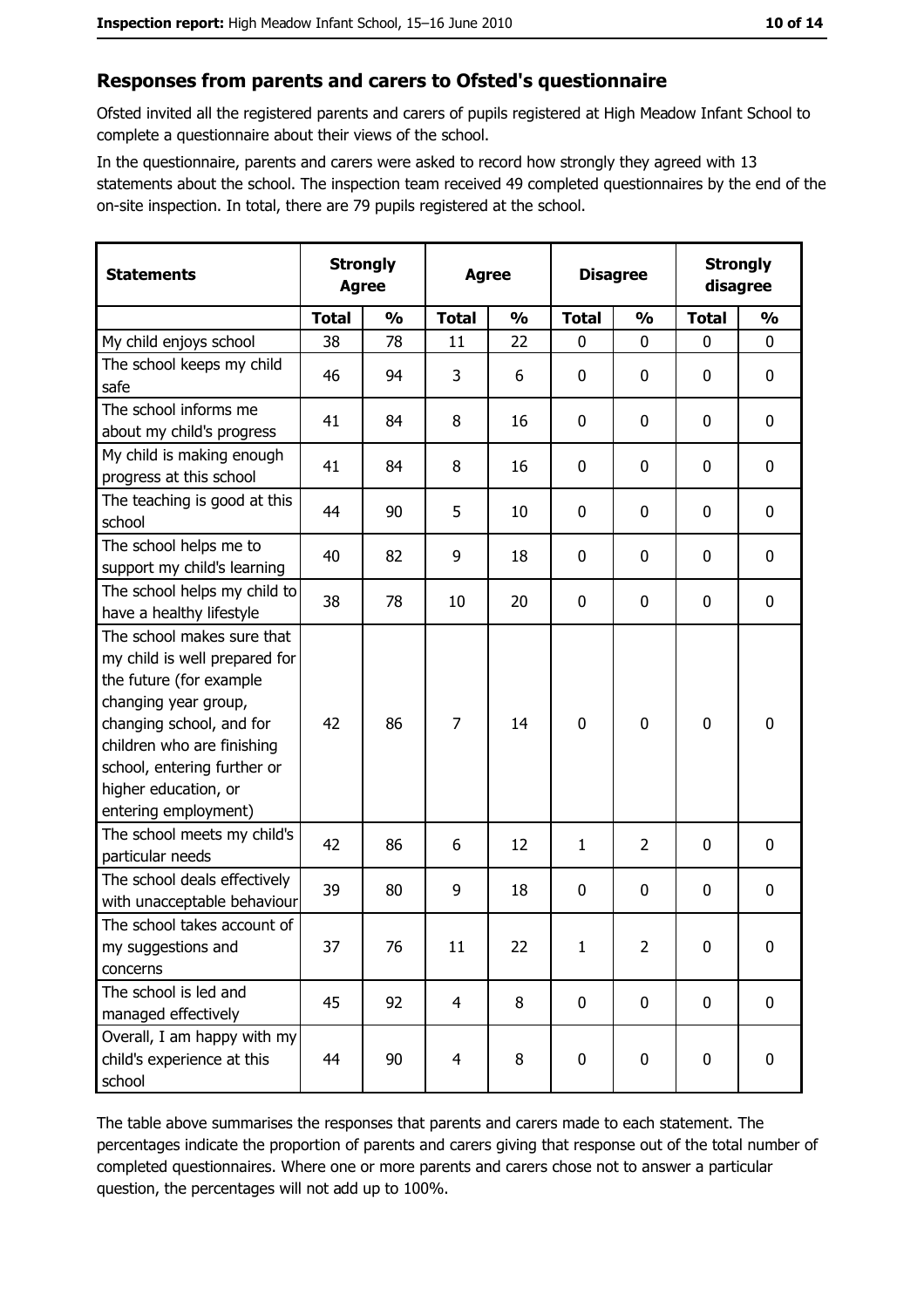# Glossary

| <b>Grade</b> | <b>Judgement</b> | <b>Description</b>                                                                                                                                                                                                               |  |
|--------------|------------------|----------------------------------------------------------------------------------------------------------------------------------------------------------------------------------------------------------------------------------|--|
| Grade 1      | Outstanding      | These features are highly effective. An oustanding<br>school provides exceptionally well for its pupils' needs.                                                                                                                  |  |
| Grade 2      | Good             | These are very positive features of a school. A school<br>that is good is serving its pupils well.                                                                                                                               |  |
| Grade 3      | Satisfactory     | These features are of reasonable quality. A satisfactory<br>school is providing adequately for its pupils.                                                                                                                       |  |
| Grade 4      | Inadequate       | These features are not of an acceptable standard. An<br>inadequate school needs to make significant<br>improvement in order to meet the needs of its pupils.<br>Ofsted inspectors will make further visits until it<br>improves. |  |

# What inspection judgements mean

## **Overall effectiveness of schools**

|                       | Overall effectiveness judgement (percentage of<br>schools) |      |                     |                   |
|-----------------------|------------------------------------------------------------|------|---------------------|-------------------|
| <b>Type of school</b> | <b>Outstanding</b>                                         | Good | <b>Satisfactory</b> | <b>Inadequate</b> |
| Nursery schools       | 51                                                         | 45   | 0                   | 4                 |
| Primary schools       | 6                                                          | 41   | 42                  | 10                |
| Secondary schools     | 8                                                          | 34   | 44                  | 14                |
| Sixth forms           | 10                                                         | 37   | 50                  | 3                 |
| Special schools       | 32                                                         | 38   | 25                  | 5                 |
| Pupil referral units  | 12                                                         | 43   | 31                  | 14                |
| All schools           | 9                                                          | 40   | 40                  | 10                |

New school inspection arrangements were introduced on 1 September 2009. This means that inspectors now make some additional judgements that were not made previously.

The data in the table above is for the period 1 September to 31 December 2009 and is the most recently published data available (see www.ofsted.gov.uk). Please note that the sample of schools inspected during the autumn term 2009 was not representative of all schools nationally, as weaker schools are inspected more frequently than good or outstanding schools.

Percentages are rounded and do not always add exactly to 100. Secondary school figures include those that have sixth forms, and sixth form figures include only the data specifically for sixth form inspection judgements.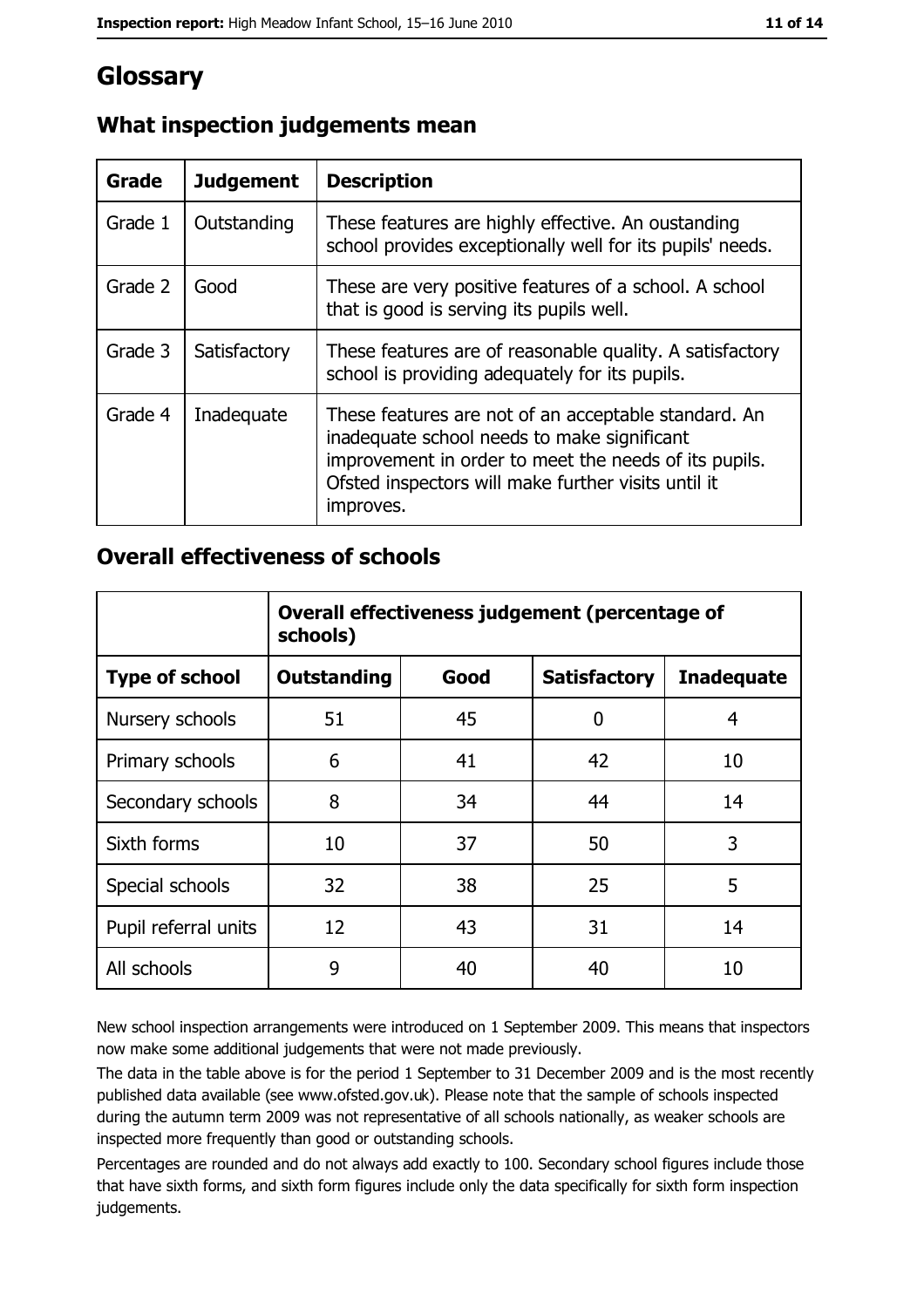# **Common terminology used by inspectors**

| Achievement:                  | the progress and success of a pupil in<br>their learning, development or training.                                                                                                                                                                                                                           |
|-------------------------------|--------------------------------------------------------------------------------------------------------------------------------------------------------------------------------------------------------------------------------------------------------------------------------------------------------------|
| Attainment:                   | the standard of the pupils' work shown by<br>test and examination results and in<br>lessons.                                                                                                                                                                                                                 |
| Capacity to improve:          | the proven ability of the school to<br>continue improving. Inspectors base this<br>judgement on what the school has<br>accomplished so far and on the quality of<br>its systems to maintain improvement.                                                                                                     |
| Leadership and management:    | the contribution of all the staff with<br>responsibilities, not just the headteacher,<br>to identifying priorities, directing and<br>motivating staff and running the school.                                                                                                                                |
| Learning:                     | how well pupils acquire knowledge,<br>develop their understanding, learn and<br>practise skills and are developing their<br>competence as learners.                                                                                                                                                          |
| <b>Overall effectiveness:</b> | inspectors form a judgement on a school's<br>overall effectiveness based on the findings<br>from their inspection of the school. The<br>following judgements, in particular,<br>influence what the overall effectiveness<br>judgement will be.                                                               |
|                               | The school's capacity for sustained<br>improvement.<br>Outcomes for individuals and groups<br>of pupils.<br>The quality of teaching.<br>The extent to which the curriculum<br>meets pupil's needs, including where<br>relevant, through partnerships.<br>The effectiveness of care, guidance<br>and support. |
| Progress:                     | the rate at which pupils are learning in<br>lessons and over longer periods of time. It<br>is often measured by comparing the<br>pupils' attainment at the end of a key<br>stage with their attainment when they<br>started.                                                                                 |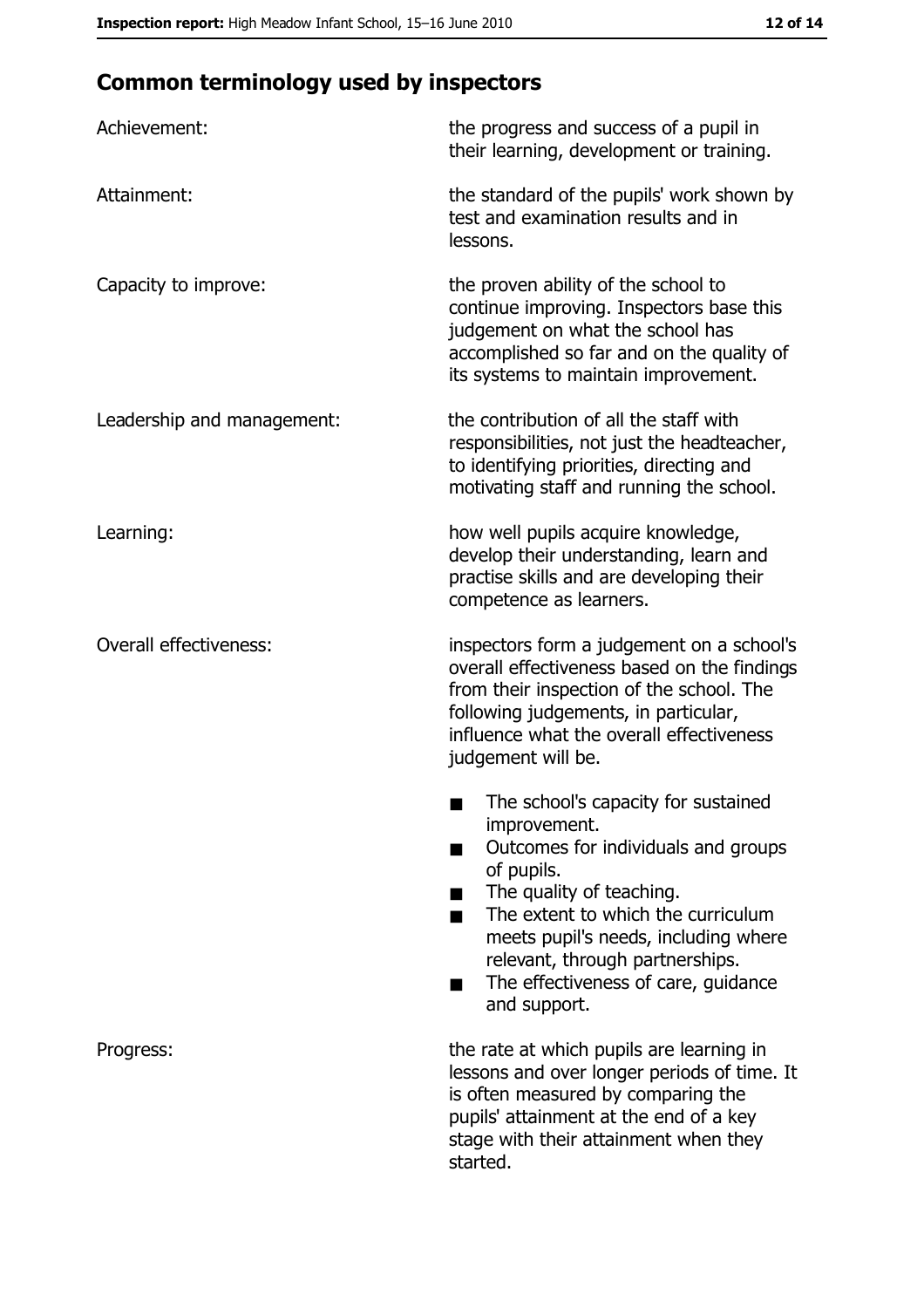This letter is provided for the school, parents and carers to share with their children. It describes Ofsted's main findings from the inspection of their school.



17 June 2010

Dear Children

Inspection of High Meadow Infant School, Coleshill, B46 1ES

Thank you for welcoming us so warmly on our recent inspection of your school, which we have judged to be outstanding. I would like to share with you what we learned about the school. These are the things that particularly impressed us.

You make outstanding progress in your work and reach high standards in reading, writing and mathematics.

You enjoy school a great deal and each of you makes an excellent contribution towards making it a positive and caring community.

You have an excellent understanding of how to keep vourselves healthy and you are very active in your play times. You enjoy school very much indeed and, because of this, your attendance is excellent.

Your behaviour makes your school a really happy and welcoming place. You all feel safe in school and get on extremely well together in lessons and at play.

Your teachers plan extremely interesting lessons in which you play a very active part. You are particularly good at asking questions which lead to very interesting answers. You have fun investigating along the way.

You are cared for extremely well by all the staff and governors in your school.

We have asked the school to do one thing to make it even better.

We would like teachers to make sure that, when they plan your lessons, they, always, use their knowledge of you to prepare some individual challenges in your learning and to make sure that you are clear on your next steps in your learning.

We are confident that you will all play your part by working hard to meet these challenges when set.

Yours sincerely

**Ruth Westbrook** 

Lead inspector (on behalf of the inspection team)